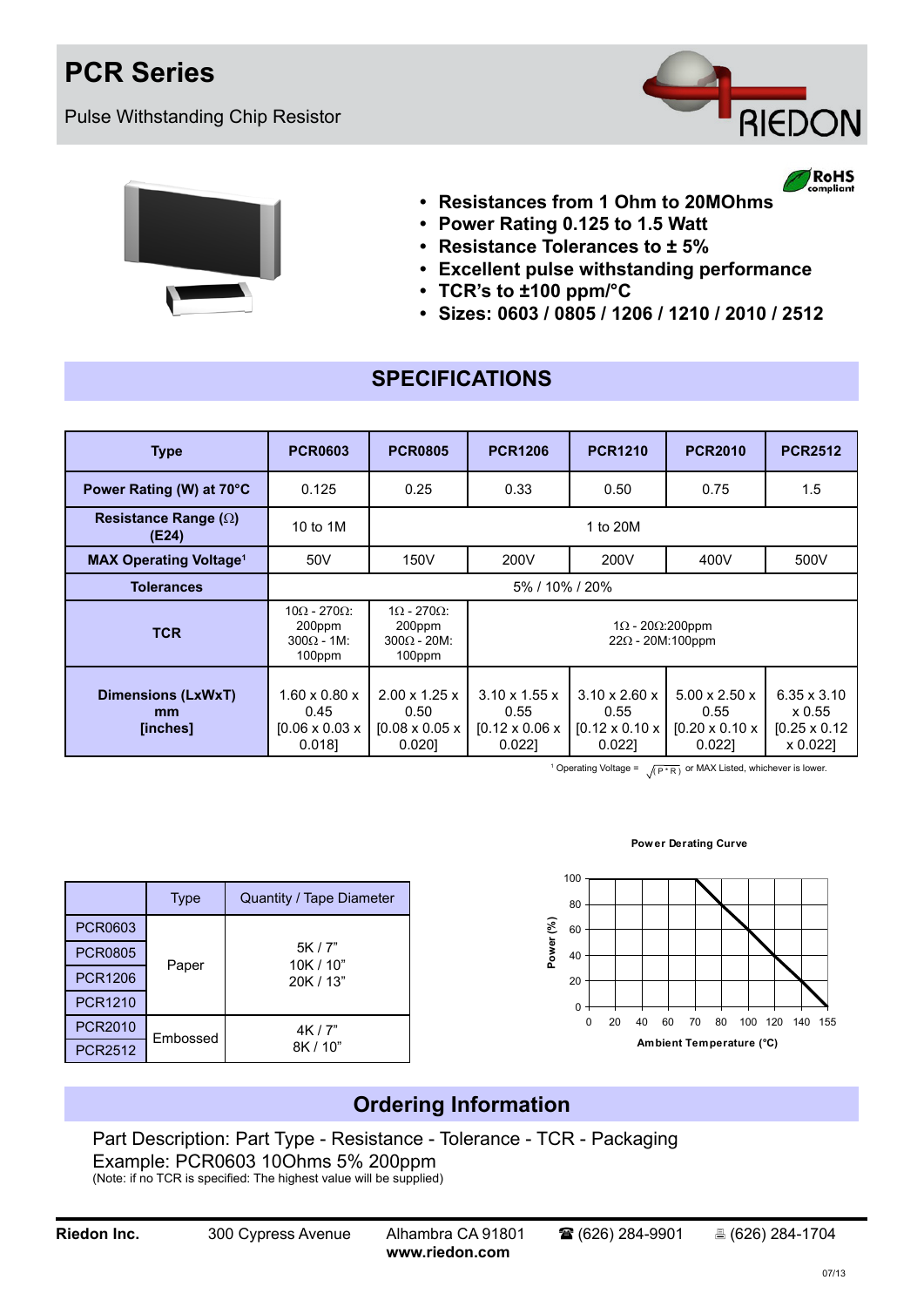# **PCR Series**

Pulse Withstanding Chip Resistor



## **Specifications**

| <b>Test</b>                                  | <b>Specification</b>                                                   | <b>Test Method</b>                                                                           |  |  |
|----------------------------------------------|------------------------------------------------------------------------|----------------------------------------------------------------------------------------------|--|--|
| <b>TCR</b>                                   | see above                                                              | -55°C~+125°C, 25°C is the reference temperature                                              |  |  |
| <b>Short Time Overload</b>                   | $±(1.0\% + 0.05Ω)$                                                     | RCWV*2.5 or Max. overload voltage for 5 seconds                                              |  |  |
| <b>Insulation Resistance</b>                 | $\geq 10$ G                                                            | Max. overload voltage for 1 minute                                                           |  |  |
| <b>Load Life</b>                             | $\pm(3.0\% + 0.05\Omega)$                                              | 70±2°C, Max. working voltage for 1000 hrs with 1.5 hrs<br>"ON" and 0.5 hrs "OFF"             |  |  |
| Damp Heat with Load                          | $\pm(3.0\% + 0.05\Omega)$                                              | 40±2°C, 90~95% R.H. Max. working voltage for 1000 hrs<br>with 1.5 hrs "ON" and 0.5 hrs "OFF" |  |  |
| <b>Dry Heat</b>                              | $±$ (3.0%+0.05Ω)                                                       | at $+155^{\circ}$ C for 1000 hrs                                                             |  |  |
| <b>Bending Strength</b>                      | $\pm$ (1.0%+0.05 $\Omega$ )                                            | Bending once for 5 seconds<br>2010, 2512 sizes: 2mm Other sizes: 3mm                         |  |  |
| <b>Solderability</b>                         | 95% min. coverage                                                      | $245 \pm 5^{\circ}$ C for 3 seconds                                                          |  |  |
| <b>Resistance to Soldering</b><br>Heat       | $\pm$ (1.0%+0.05 $\Omega$ )                                            | $260+5^{\circ}$ C for 10 seconds                                                             |  |  |
| <b>Voltage Proof</b>                         | No breakdown or flashover                                              | 1.42 times RCWV (RMS) for 1 minute                                                           |  |  |
| Leaching                                     | Individual leaching area<br>$< 5\%$<br>Total leaching area $\leq 10\%$ | $260 \pm 5^{\circ}$ C for 30 seconds                                                         |  |  |
| <b>Rapid Change of</b><br><b>Temperature</b> | $\pm$ (1.0%+0.05 $\Omega$ )                                            | $-55^{\circ}$ C to $+155^{\circ}$ C, 5 cycles                                                |  |  |



**Riedon Inc.** 300 Cypress Avenue Alhambra CA 91801 <sup>2</sup> (626) 284-9901 <sup>8</sup> (626) 284-1704

**[www.riedon.com](http://www.riedon.com)**